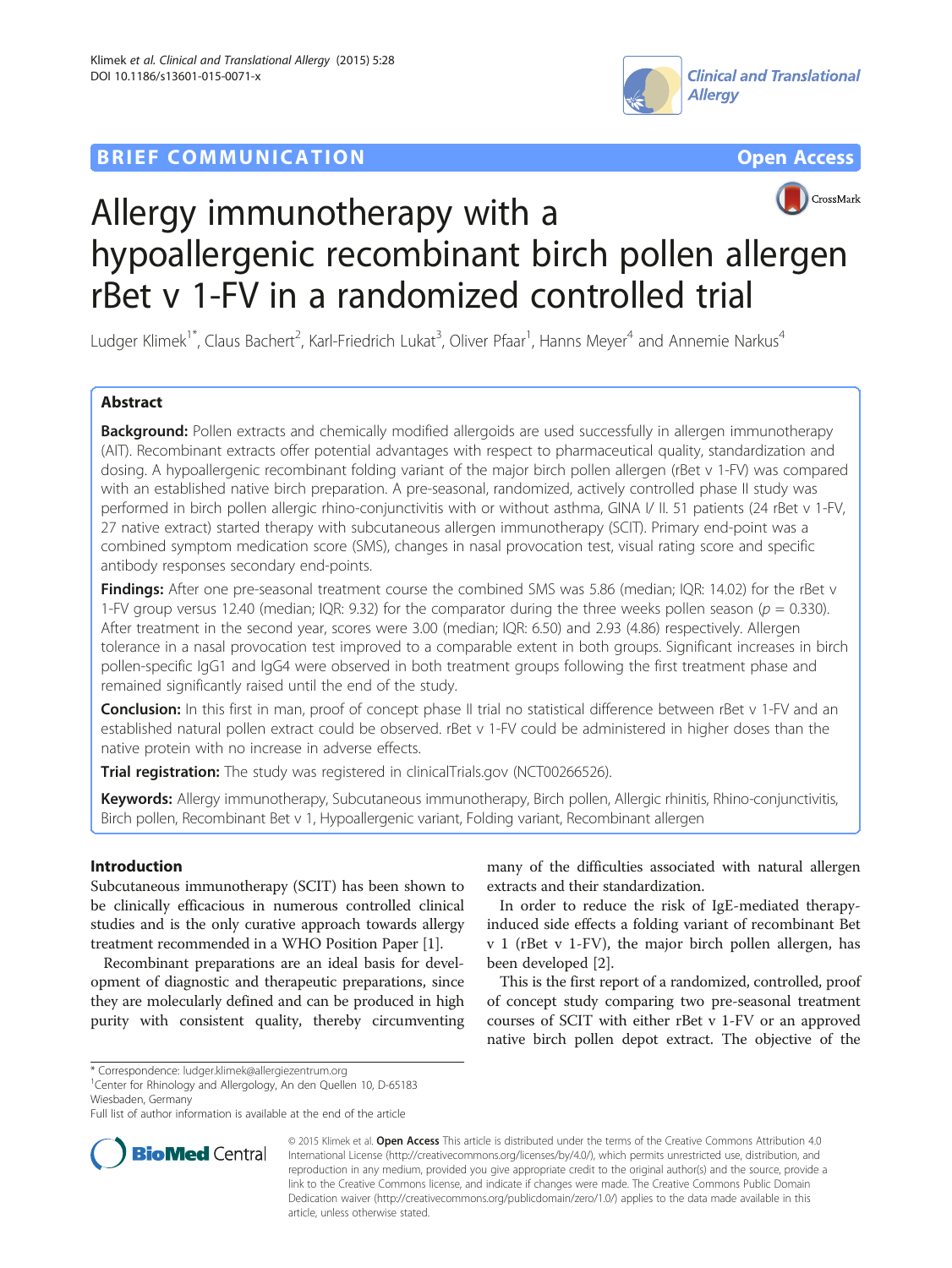<span id="page-1-0"></span>study was to determine the safety and efficacy of the recombinant preparation, and to investigate whether treatment with a single major allergen as opposed to a whole extract can be clinically effective.

The publication is performed according to CONSORT guidelines.

# Materials and methods

The study was performed in accordance with the Guidelines for Good Clinical Practice [[3](#page-7-0)] and approval of local ethics committees.

Treatment was conducted between October and March in two consecutive years. Dosage was increased

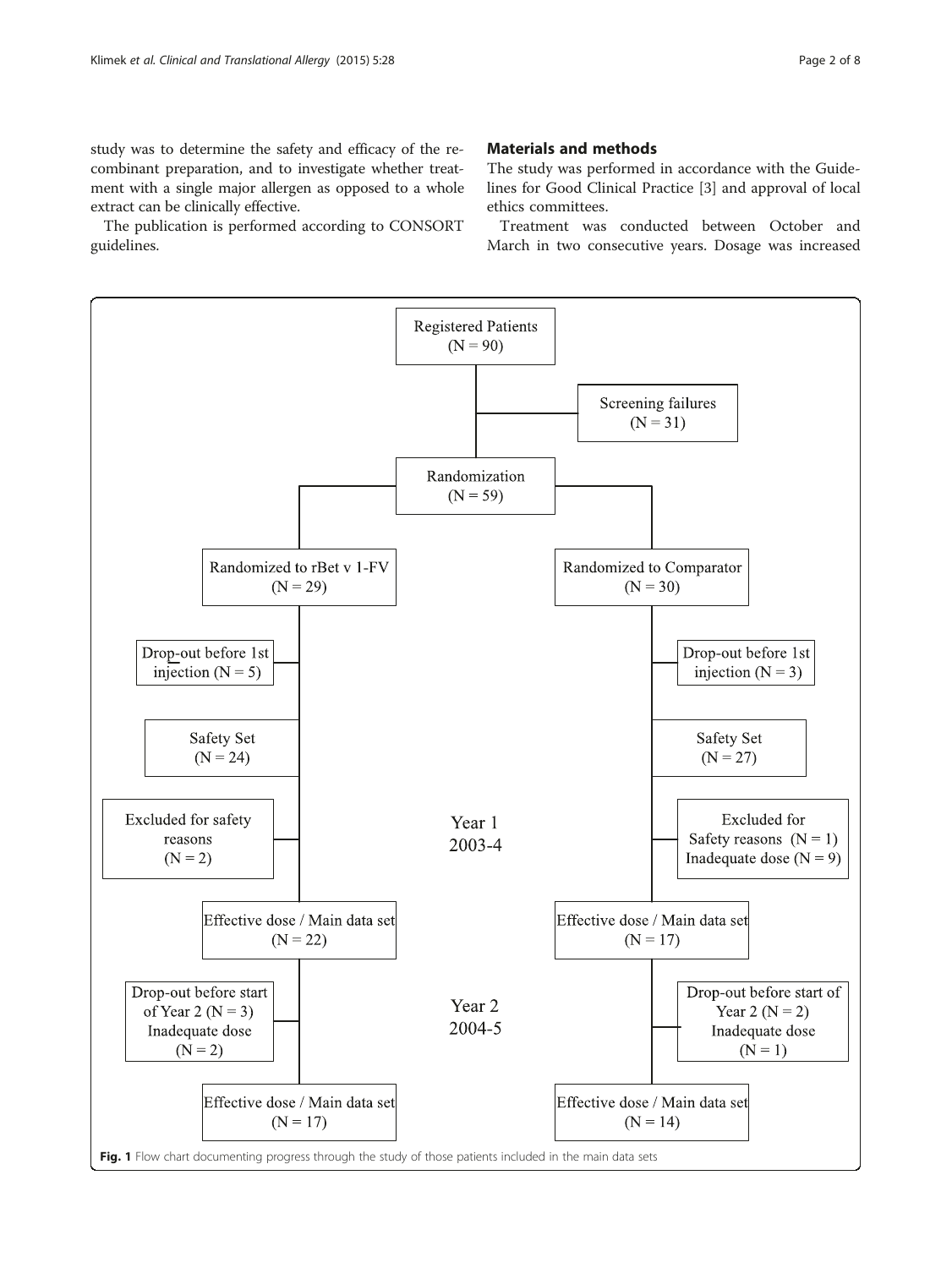progressively with 8 injections of aluminum hydroxide adsorbed rBet v 1-FV [[4\]](#page-7-0) (5 μg/mL Strength A, 100 μg/mL Strength B) at 7-day intervals, cumulative dose 157.5 μg; comparator: 14 injections, 3 strengths (50, 500 and 5,000 (therapeutic units) TU/mL), 16,325 TU, and continued until the onset of the birch pollen seasons.

Patients with birch pollen rhino-conjunctivitis, with or without asthma (GINA 1 or 2 [[5](#page-7-0)]), requiring medication during the previous pollen season, with positive skin prick test for birch, specific IgE-RAST  $\geq$  2 (ImmunoCAP<sup>®</sup>) and a positive nasal provocation test (NPT) [\[6](#page-7-0)], fulfilling usual AIT exclusion criteria, were recruited (Fig. [1](#page-1-0)).

Determination of outcome measures required that subjects achieved an adequate dose, defined as either at least one injection of the maintenance dose of rBet v 1-FV (strength B/0.8 mL, 80 μg) or 13 injections of the comparator (Novo-Helisen® Depot birch pollen, Allergopharma GmbH & Co. KG) with at least one dose of 2,000 TU.

Main data set in the first year: 39 subjects (rBet v 1-FV 22, comparator 17), second year: 17 and 14 of those subjects respectively. Demographic data is shown in Table 1.

Adverse events were coded according to the Medical Dictionary for Regulatory Activities (MedDRA).

Symptom Medication Score (SMS) in the birch pollen seasons was the primary outcome measure for efficacy, using a validated score [\[7\]](#page-7-0). Subjects had access to shortacting, non-prophylactic symptomatic medication (shortacting topical antihistamine as first-line treatment, oral antihistamine for more severe symptoms; short-acting bronchodilator for asthma and inhaled steroids scored only if dose was changed).

Final evaluation was based on a 21-day period of main birch pollen exposure (median area under the curve (AUC), 7 days before until 13 days after peak pollen count).

Nasal provocation test was performed at inclusion and prior to the birch pollen seasons according German guideline [\[6\]](#page-7-0).

# Immunoglobulin measurements

Birch pollen, Bet v 1, 2 and 4 specific IgE was measured at inclusion (ImmunoCAP®), birch pollen specific IgG1, IgG4 and IgE responses by ELISA [[8\]](#page-7-0): 1, screening before SCIT; 2, after up-dosing first season; 3, after first pollen season; 4, after up-dosing second season; and 5, after second pollen season.

Pollen counts were provided by the European Aeroallergen Network ([https://ean.polleninfo.eu/Ean/,](https://ean.polleninfo.eu/Ean/) (siegfried.jae ger@meduniwien.ac.at).

# Reference group

34 subjects participating in the baseline year of a separate birch pollen SCIT study being conducted under identical conditions in the same geographical region of Germany.

#### Statistical analysis

The AUC for the treatment groups were compared using confidence intervals to draw conclusions on possible superiority, non-inferiority or equivalence of efficacy. The two-sided Wilcoxon-Mann–Whitney U-Test at α = 0.05 was applied in the analysis of antibody responses using SPSS Version 14.02 (SPSS Inc., Chicago, USA).

|                                                            |               | rBet v 1-FV       | Comparator birch pollen depot preparation | Reference group   |
|------------------------------------------------------------|---------------|-------------------|-------------------------------------------|-------------------|
|                                                            |               | $n = 24$          | $n = 27$                                  | $n = 34$          |
| Gender (n)                                                 | M/F           | 10/14             | 13/14                                     | 10/24             |
| Age (years)                                                | Mean $\pm$ SD | $41.00 \pm 12.28$ | $37.70 \pm 9.83$                          | $38.38 \pm 11.58$ |
|                                                            | Range         | $20 - 63$         | $22 - 60$                                 | $23 - 59$         |
| Bet v 1 specific IgE at recruitment out of season (kUA/L)  | Mean $\pm$ SD | $21.79 \pm 24.96$ | $21.28 \pm 39.76$                         | n.a.              |
|                                                            | Range         | $0.6 - 101.2$     | $0.7 - 168.1$                             |                   |
| Allergic symptoms                                          |               |                   |                                           |                   |
| Conjunctivitis                                             | n(%)          | 24 (100 %)        | 27 (100 %)                                | 34 (100 %)        |
| Rhinitis                                                   | n(%)          | 24 (100 %)        | 26 (96 %)                                 | 34 (100 %)        |
| Cough/sibilant rhonchi                                     | n(%)          | 6(25%)            | $3(11\%)$                                 | 20 (59 %)         |
| Allergic asthma                                            | n(%)          | 9(38%)            | 11 (41 %)                                 | 15 (44 %)         |
| Atopic dermatitis                                          | n(%)          | 1(4%              | $0(0\%)$                                  | 4 (12 %)          |
| Duration of symptoms (years)                               | Mean $\pm$ SD | $11.75 \pm 10.86$ | $12.52 \pm 9.34$                          | $14.09 \pm 6.45$  |
|                                                            | Range         | $1 - 43$          | $1 - 33$                                  | $2 - 26$          |
| Median SMS on 15th March first treatment year <sup>a</sup> |               | 3.0               | 3.0                                       | 5.5               |

Table 1 Demographic and baseline data

n.a.: not available; <sup>a</sup>first day on which SMS data was collected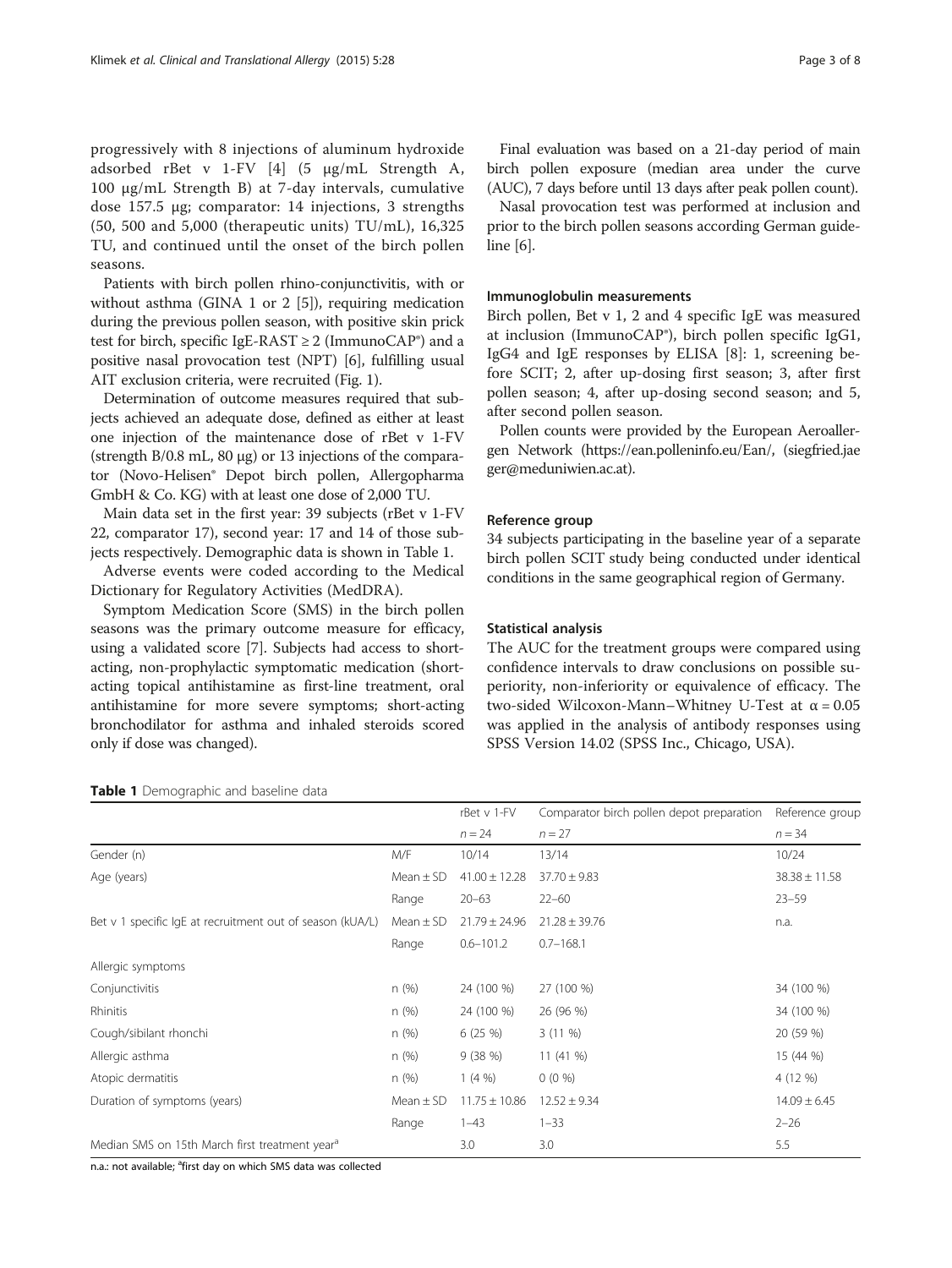|                       | rBet v 1-FV  | Comparator   | Wilcoxon-Mann-Whitney U-Test |  |  |
|-----------------------|--------------|--------------|------------------------------|--|--|
|                       | median (IQR) | median (IQR) | $p$ -values                  |  |  |
| First treatment year  |              |              |                              |  |  |
| Symptom score         | 3.10(9.36)   | 5.69(4.71)   | 0.400                        |  |  |
| Medication score      | 1.43(3.10)   | 2.83(5.75)   | 0.285                        |  |  |
| <b>SMS</b>            | 5.86 (14.02) | 12.40 (9.32) | 0.330                        |  |  |
| Second treatment year |              |              |                              |  |  |
| Symptom score         | 2.81(4.02)   | 1.67(2.41)   | 0.393                        |  |  |
| Medication score      | 0.29(1.36)   | 1.05(3.50)   | 0.730                        |  |  |
| SMS                   | 3.00(6.50)   | 2.93(4.86)   | 0.812                        |  |  |

<span id="page-3-0"></span>Table 2 Median AUC of the symptom scores, medication scores and combined SMS for the 21 day observation period during main birch pollen exposure in each of the two seasons

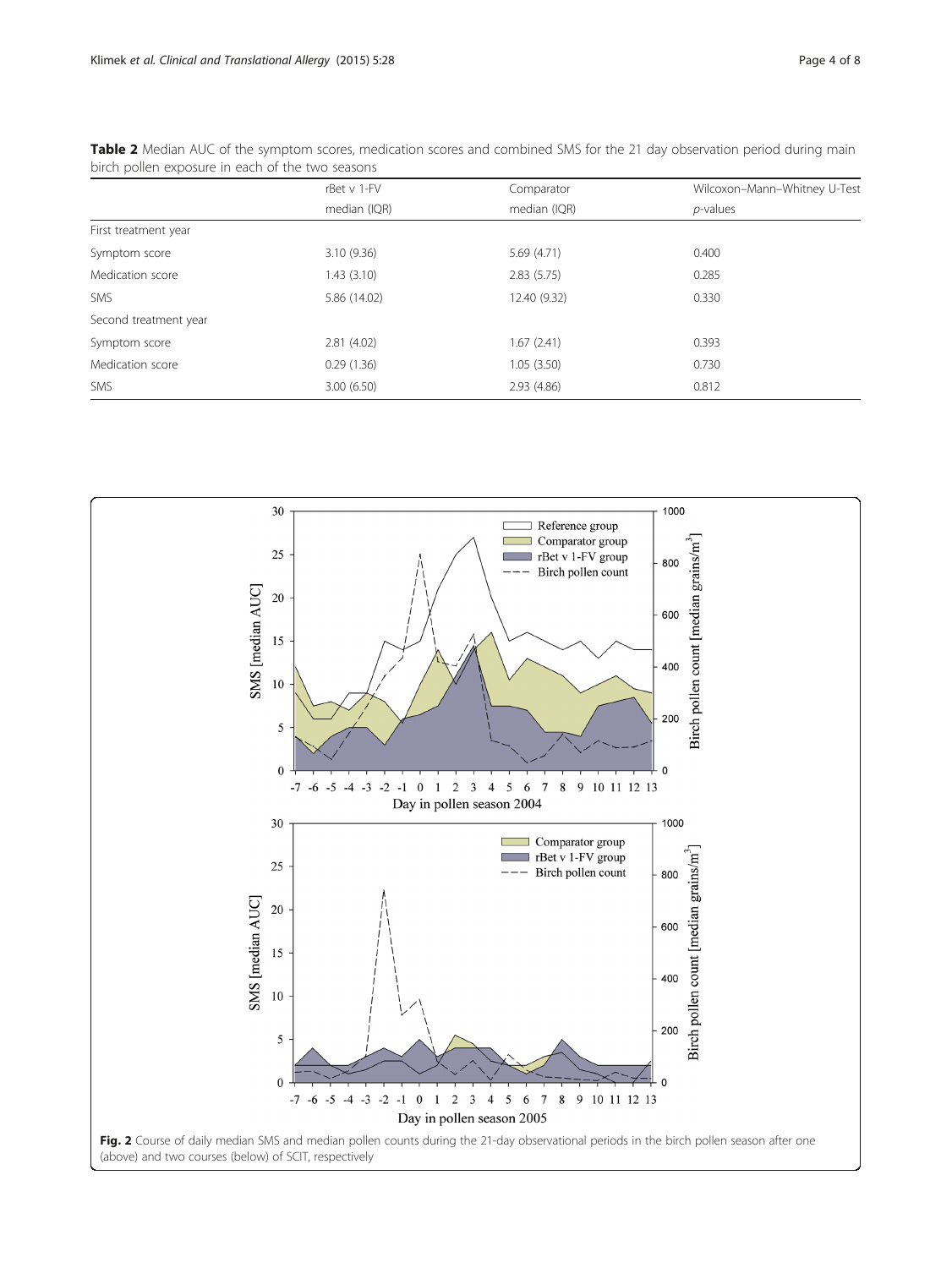## Findings

# Application of study medication

265 rBet v 1-FV injections were administered during the first treatment year, 228 during 2nd year (median 11 and 12 per patient); comparator 349 and 353 (median 14 and 18). The maximum dose of 80 μg rBet v 1-FV was achieved in 22/24 subjects in the 1st year, one achieved 20 μg, one 4 μg (2nd year: 17 (80 μg), 2 (2 μg)). Only 7/27 subjects achieved the recommended dose of 5,000 TU with the comparator, equivalent to 16 μg natural Bet v 1, 4/27 achieving 4,000 TU, 7/27 3,000 TU, 4/27 2,000 TU and 5/27 1,000 TU or less (2nd year: 18 (5,000 TU), 3 (4,000/3,000/40 TU).

# Symptom medication score (SMS)

With a peak pollen count of 834 grains/ $m<sup>3</sup>$  during the first pollen season the median AUC of SMS for the rBet v 1-FV group was 5.86 (IQR: 14.02), substantially lower than the 12.40 (IQR: 9.32) recorded for the comparator group ( $p = 0.330$ ), reference group 14.67 (IQR: 13.64) (Table [2](#page-3-0) & Fig. [2](#page-3-0)).

Substantial cross-reacting tree pollen counts occurred during the few weeks prior to the 21 day observation period, and probably accounted for the differences in SMS at the beginning of the 21 day observation period (7th April) (Fig. [2\)](#page-3-0). The median SMS values for the three groups on 15th March, the first day on which data was collected, were 3.0, 3.0 and 5.5 respectively.

In the second year (peak pollen count 827 grains/ $m<sup>3</sup>$ ) the median SMS for the rBet v 1-FV and comparator groups were 3.00 (IQR: 6.50) and 2.93 (IQR: 4.86) respectively (Table [2](#page-3-0)).

# Specific antibody responses

Baseline birch pollen-specific IgE levels as well as levels during treatment were similar for rBet v 1-FV and the comparator groups; IgG1 and IgG4 levels were comparable at baseline, showed significant increases with marginally stronger responses in the rBet v 1-FV group (Fig. 3) and further increases in the second year.

#### Nasal provocation test

At entry there were no significant differences between the two groups in NPT. An enhanced tolerance threshold, with at least a three-fold increase in the tolerated allergen concentration, was seen in 8/15 subjects in the rBet v 1-FV group (8/14 comparator) after SCIT in the first year. In the second year enhanced tolerance was seen in 11/12 rBet v 1-FV (1 subject showing no change), as compared with only 6/11 in the comparator group (3 subjects no change, 2 deterioration (Table [3\)](#page-5-0)).



Median values with 25th/75th and 10th/90th percentiles represented by boxes and error bars respectively, outliers by points. Time points: 1, screening before SCIT; 2, after up-dosing first year; 3, after pollen season first year; 4, after up-dosing second year; and 5, after pollen season second year

# Adverse events

During the two pre-seasonal treatment courses at least one local or systemic reaction with at least possible relationship to trial medication was recorded in 22/24 (91.7 %) of the rBet v 1-FV treated subjects and 23/27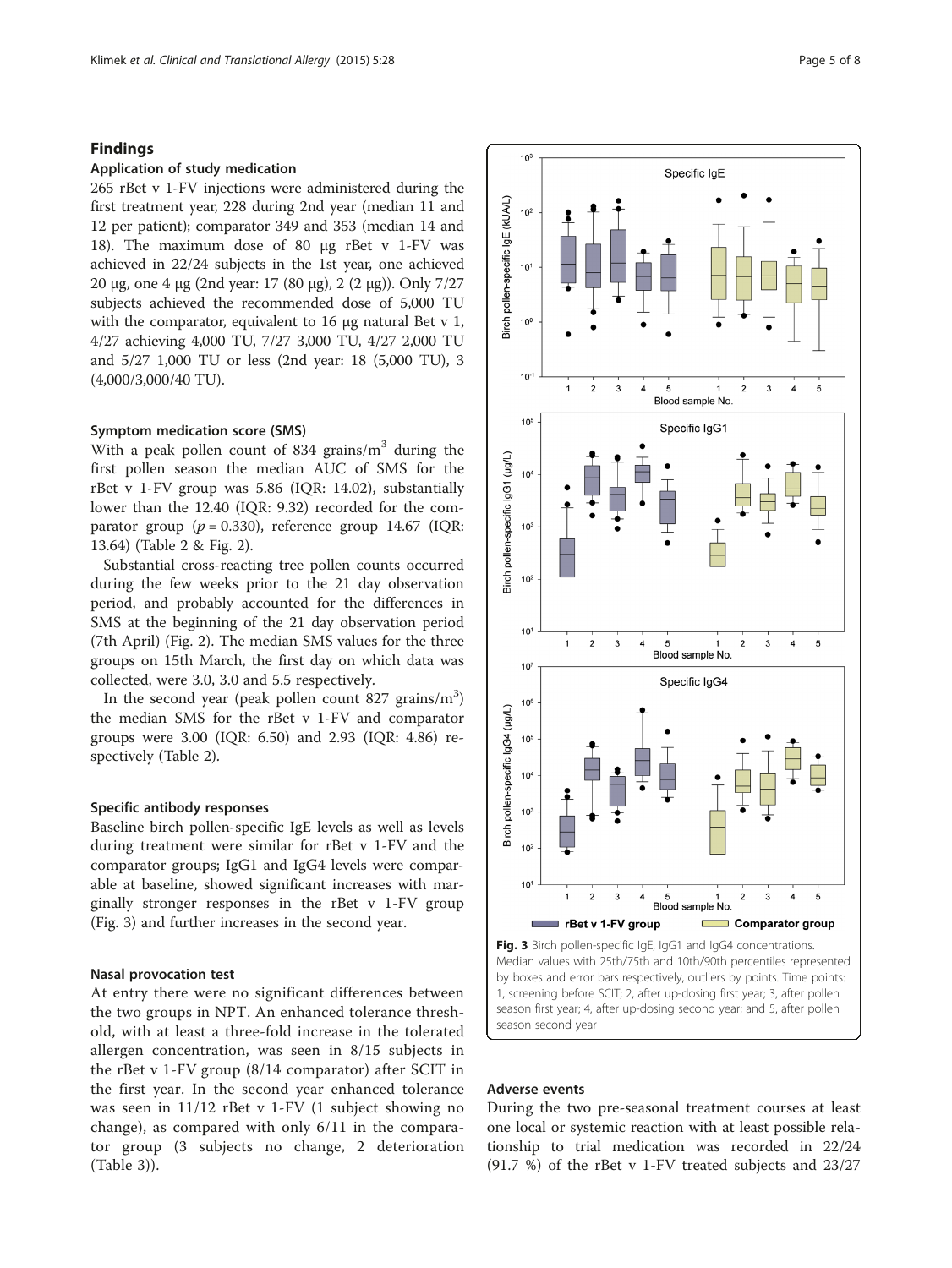#### <span id="page-5-0"></span>Table 3 Nasal provocation test response thresholds

A

| $\cdots$                       |        |                                                |                |                     |                     |                |                |                     |  |
|--------------------------------|--------|------------------------------------------------|----------------|---------------------|---------------------|----------------|----------------|---------------------|--|
| rBet v 1-FV                    |        | Threshold response after treatment in 1st year |                |                     |                     |                |                |                     |  |
|                                | BU/mL  | 555                                            | 1,666          | 5,000               | 15,000              | 45,000         | 150,000        | negative            |  |
| Threshold response at baseline | 555    | 3                                              | 3              | $\mathbf 0$         | $\mathsf{O}\xspace$ | 0              | $\mathbf{0}$   | -1                  |  |
|                                | 1,666  | 1                                              | $\overline{2}$ | 1                   | $\overline{2}$      | $\overline{0}$ | $\mathbf 0$    | 0                   |  |
|                                | 5,000  | $\mathbf{0}$                                   | $\mathbf{1}$   | 0                   | 1                   | $\mathbf{0}$   | 0              | 0                   |  |
|                                | 15,000 | $\mathbf 0$                                    | $\mathbf{0}$   | $\mathbf 0$         | $\mathbf 0$         | 0              | 0              | 0                   |  |
|                                | 45,000 | $\overline{0}$                                 | $\mathbf{0}$   | $\Omega$            | $\overline{0}$      | 0              | $\mathbf 0$    | 0                   |  |
| rBet v 1-FV                    |        | Threshold response after treatment in 2nd year |                |                     |                     |                |                |                     |  |
|                                | BU/mL  | 555                                            | 1,666          | 5,000               | 15,000              | 45,000         | 150,000        | negative            |  |
| Threshold response at baseline | 555    | 0                                              | $\overline{4}$ | $\mathbf 0$         | $\overline{2}$      | $\mathbf 0$    | $\mathbf 0$    | 0                   |  |
|                                | 1,666  | $\circ$                                        | 0              | $\overline{2}$      | 0                   | $\mathbf{1}$   | 1              | 0                   |  |
|                                | 5,000  | $\mathbf 0$                                    | $\circ$        | 1                   | 0                   | 0              | 1              | 0                   |  |
|                                | 15,000 | $\mathbf 0$                                    | $\mathbf{0}$   | $\Omega$            | 0                   | $\circ$        | $\mathbf{0}$   | 0                   |  |
|                                | 45,000 | $\mathbf 0$                                    | $\mathbf{0}$   | $\mathbf{0}$        | $\mathbf 0$         | 0              | $\mathbf{0}$   | 0                   |  |
| B                              |        |                                                |                |                     |                     |                |                |                     |  |
| Comparator                     |        | Threshold response after treatment in 1st year |                |                     |                     |                |                |                     |  |
|                                | BU/mL  | 555                                            | 1,666          | 5,000               | 15,000              | 45,000         | 150,000        | negative            |  |
| Threshold response at baseline | 555    | 0                                              | $\mathbf 0$    | 2                   | $\mathbf 0$         | 0              | $\mathbf{0}$   | 0                   |  |
|                                | 1,666  | $\overline{2}$                                 | $\overline{2}$ | 3                   | $\mathbf{1}$        | $\overline{0}$ | $\mathbf 0$    | 0                   |  |
|                                | 5,000  | $\mathbf 0$                                    | $\overline{1}$ | 0                   | $\mathbf{0}$        | 2              | 0              | 0                   |  |
|                                | 15,000 | $\mathbf 0$                                    | $\mathbf 0$    | $\mathbf{0}$        | 0                   | 0              | $\mathbf 0$    | $\mathsf{O}\xspace$ |  |
|                                | 45,000 | $\overline{0}$                                 | $\Omega$       | $\Omega$            | $\mathbf{1}$        | 0              | $\overline{0}$ | 0                   |  |
| Comparator                     |        | Threshold response after treatment in 2nd year |                |                     |                     |                |                |                     |  |
|                                | BU/mL  | 555                                            | 1,666          | 5,000               | 15,000              | 45,000         | 150,000        | negative            |  |
| Threshold response at baseline | 555    | 1                                              | $\mathbf 0$    | $\mathsf{O}\xspace$ | $\mathbf 0$         | 0              | $\mathbf 0$    | 0                   |  |
|                                | 1,666  | 1                                              | 1              | $\overline{4}$      | 0                   | 0              | $\mathbf{0}$   | 0                   |  |
|                                | 5,000  | $\mathbf 0$                                    | $\mathbf 0$    | 1                   | 0                   | $\mathbf{1}$   | 0              | 1                   |  |
|                                | 15,000 | $\mathbf 0$                                    | $\mathbf{0}$   | $\Omega$            | 0                   | $\circ$        | $\mathbf{0}$   | 0                   |  |
|                                | 45,000 | $\mathbf 0$                                    | $\circ$        | $\mathbf 0$         | 1                   | 0              | 0              | $\mathbf 0$         |  |

Data indicate numbers of subjects and their responses at baseline compared with that after 1 year or 2 years of treatment with (A) rBet v 1-FV or (B) comparator Bold printed numbers represent no change in response, and data to the right or the left an increase or decrease in tolerance respectively

(85.2 %) of comparator; systemic reactions in 42 % of rBet v 1-FV, 41 % comparator.

Two serious adverse events occurred during the study, both in the same patient on the same day 5 weeks after administration of the last rBet v 1-FV injection (bursitis, acute exacerbation right shoulder and trigger-thumb right) being assessed as not treatment related.

All reactions (Table [4\)](#page-6-0) are grouped according Med-DRA system organ classes.

# **Discussion**

This is the first in man clinical study using a hypoallergenic recombinant folding-variant of Bet v 1 for the treatment of seasonal allergy. The study was designed as a randomized, controlled trial to determine potential clinical efficacy by open comparison (because of different up-dosing schemes) with an established birch pollen preparation.

The median daily SMS for the rBet v 1-FV group was substantially less than that for the birch pollen extract treated group 5.86 (median; IQR: 14.02) as compared with 12.40 (median; IQR: 9.32) after the first preseasonal treatment. This difference equates to the daily use of one tablet anti-histamine. During the 2nd pollen season the SMS for the two groups were very comparable, indicating that the whole pollen extract was able to achieve the same effect as the recombinant molecule, but took longer to do so. The difference in SMS was not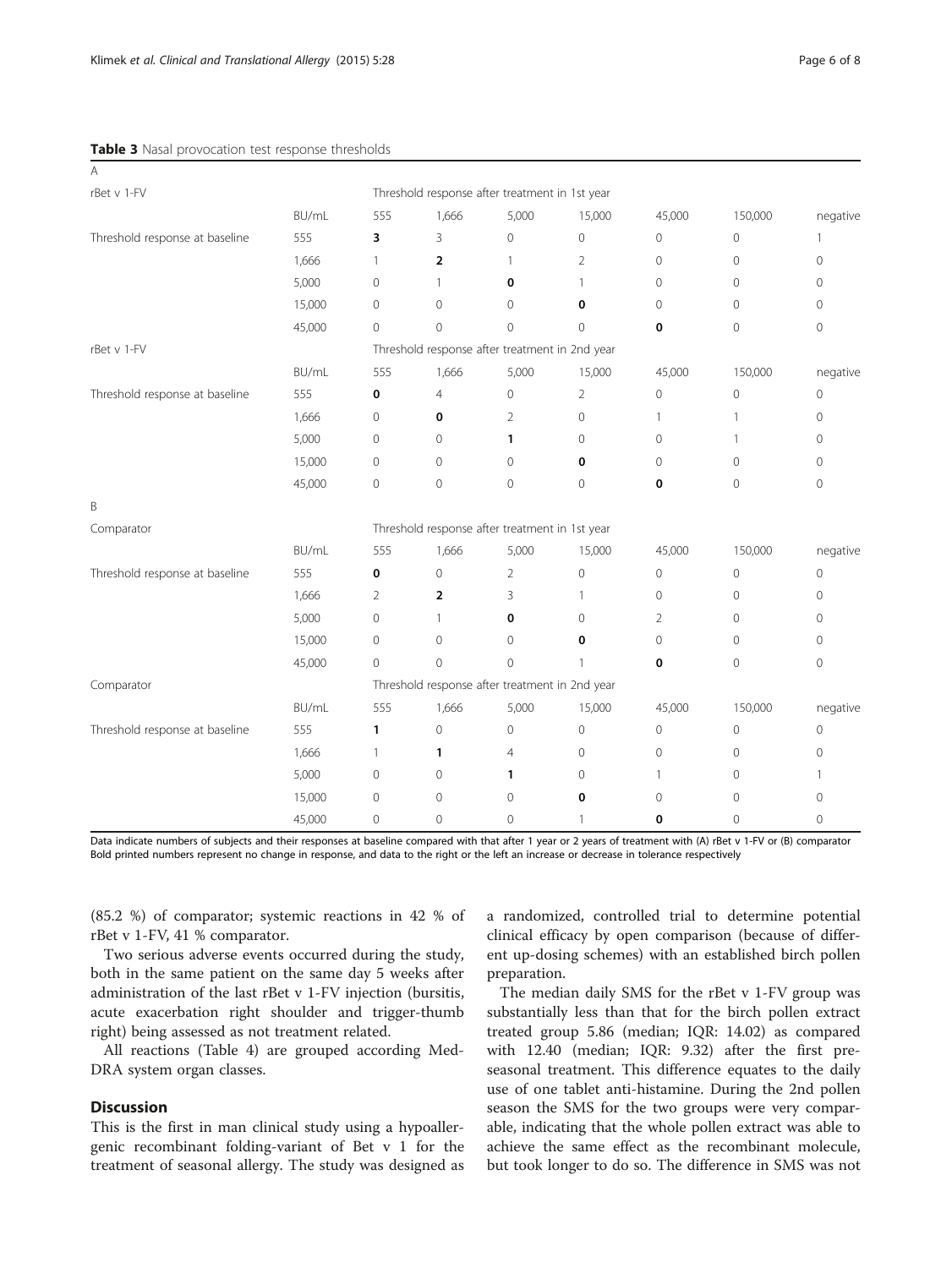| System organ class                                      | AEs reported (Preferred terms)                                                                                                                                     | rBet v 1-FV $(n = 24)$                      |                  | Comparator $(n = 27)$                       |                  |
|---------------------------------------------------------|--------------------------------------------------------------------------------------------------------------------------------------------------------------------|---------------------------------------------|------------------|---------------------------------------------|------------------|
|                                                         |                                                                                                                                                                    | No. of patients with at<br>least one AE (%) | No. of<br>Events | No. of patients with at<br>least one AE (%) | No. of<br>Events |
| Cardiac disorders                                       | Cardiovascular disorder                                                                                                                                            | 1(4)                                        |                  | 0(0)                                        | $\Omega$         |
| Eye disorders                                           | Eye pruritus, Lacrimation increased,<br>Conjunctivitis                                                                                                             | 2(8)                                        | 3                | 3(11)                                       | 3                |
| Gastrointestinal disorders                              | Oral pruritus, Nausea                                                                                                                                              | 1(4)                                        | 1                | 1(4)                                        |                  |
| General disorders and<br>administration site conditions | Fatigue, Injection site erythema, Injection<br>site swelling, Injection site pruritus, Injection<br>site induration, Injection site pain, Injection<br>site warmth | 16(67)                                      | 101              | 20(74)                                      | 151              |
| Immune system disorders                                 | Eyelid oedema, CSF monocyte count,<br>Conjunctivitis allergic, Rhinitis allergic,<br>Urticaria, Allergic cough, Asthma                                             | 7(29)                                       | 23               | 5(19)                                       | 11               |
| Infections and infestations                             | Herpes simplex, Rhinitis                                                                                                                                           | 2(8)                                        | 3                | 2(7)                                        | 2                |
| Investigations                                          | Peak expiratory flow rate decreased                                                                                                                                | 1(4)                                        |                  | 1(4)                                        | 2                |
| Psychiatric disorders                                   | Nervousness                                                                                                                                                        | 0(0)                                        | 0                | 1(4)                                        |                  |
| Respiratory, thoracic and<br>mediastinal disorders      | Asthma, Nasal congestion, Nasal<br>discomfort, Pharyngolaryngeal pain,<br>Chest discomfort, Cough,<br>Dyspnoea                                                     | 3(12)                                       | 5                | 7(26)                                       | 12               |
| Skin and subcutaneous tissue<br>disorders               | Erythema, Exanthem, Neurodermatitis,<br>Rash pruritic, Swelling face, Urticaria,<br>Urticaria generalised                                                          | 6(25)                                       | 8                | 1(4)                                        |                  |

<span id="page-6-0"></span>Table 4 Adverse events reported with a least a possible relationship to SCIT for both study groups, classified in accordance with MedDRA

statistically significant, but it should be noted that this was a first in man study with a totally new product and because of safety reasons not powered to demonstrate differences between treatments. However, the lack of power calculation and the absence of a placebo group is an important limitation as it prevents any direct assessment of the significance of the clinical improvement. The comparison with a reference group from the same geographical region from the baseline season of a phase III trial with rBet v 1-FV [\(NCT00309062\)](http://www.clinicaltrials.gov/NCT00309062) helps to put the data into perspective.

The enhanced tolerance threshold compared with baseline in NPT after the 2nd treatment course was more pronounced in rBet v 1-FV (11/12 subjects) compared to NHD (6/11). Single pre-seasonal treatments with either hypoallergenic fragments or a trimeric form of recombinant Bet v 1 showed increased tolerance within the groups, but not in comparison to placebo [\[9](#page-7-0)]. The advantage in favor of the recombinant preparation in the present study may reflect the higher therapeutic dose and/or its superior efficacy.

There were no significant changes in birch pollen or Bet v 1 specific IgE in either group, although a slight downward trend was apparent in the 2nd year of the study. Such decreases have been seen with longer treatment protocols including recombinant grass pollen allergens after 20 months of therapy [[10](#page-7-0)], and preseasonal treatment with a grass pollen allergoid over

2 years [\[11](#page-7-0)]. These results suggest that AIT can cause at least partial suppression of those Th2 cytokines essential for IgE-production.

The large and significant increases of birch pollen specific IgG4 levels at maximum dosing, indicate that rBet v 1-FV has a strong immunogenic effect, slightly in excess of that of the allergen extract; possibly explained by the random coil structure facilitating processing by antigen presenting cells [\[12](#page-7-0)].

The rBet v 1-FV was well tolerated and the safety profile was comparable with that of the natural pollen preparation. A permanent dose-reduction was not necessary in subjects with systemic reactions, and the maintenance dose of 80 μg protein could be realized in nearly all subjects. The comparable safety data with the two preparations in the present study, despite the fivefold higher major allergen dose of the recombinant preparation, indicates a possible advantage for the hypoallergenic rBet v 1-FV.

This first in man proof of concept clinical study of SCIT using a folding-variant of an rBet v 1- vaccine for the treatment of seasonal hay fever has demonstrated good clinical tolerance and efficacy after just one preseasonal course comparable to a native birch pollen preparation. The induction of strong allergen-specific IgG antibody responses demonstrates the immunogenicity of the rBet v 1-FV and confirms that the hypoallergenic characteristics are not detrimental to its